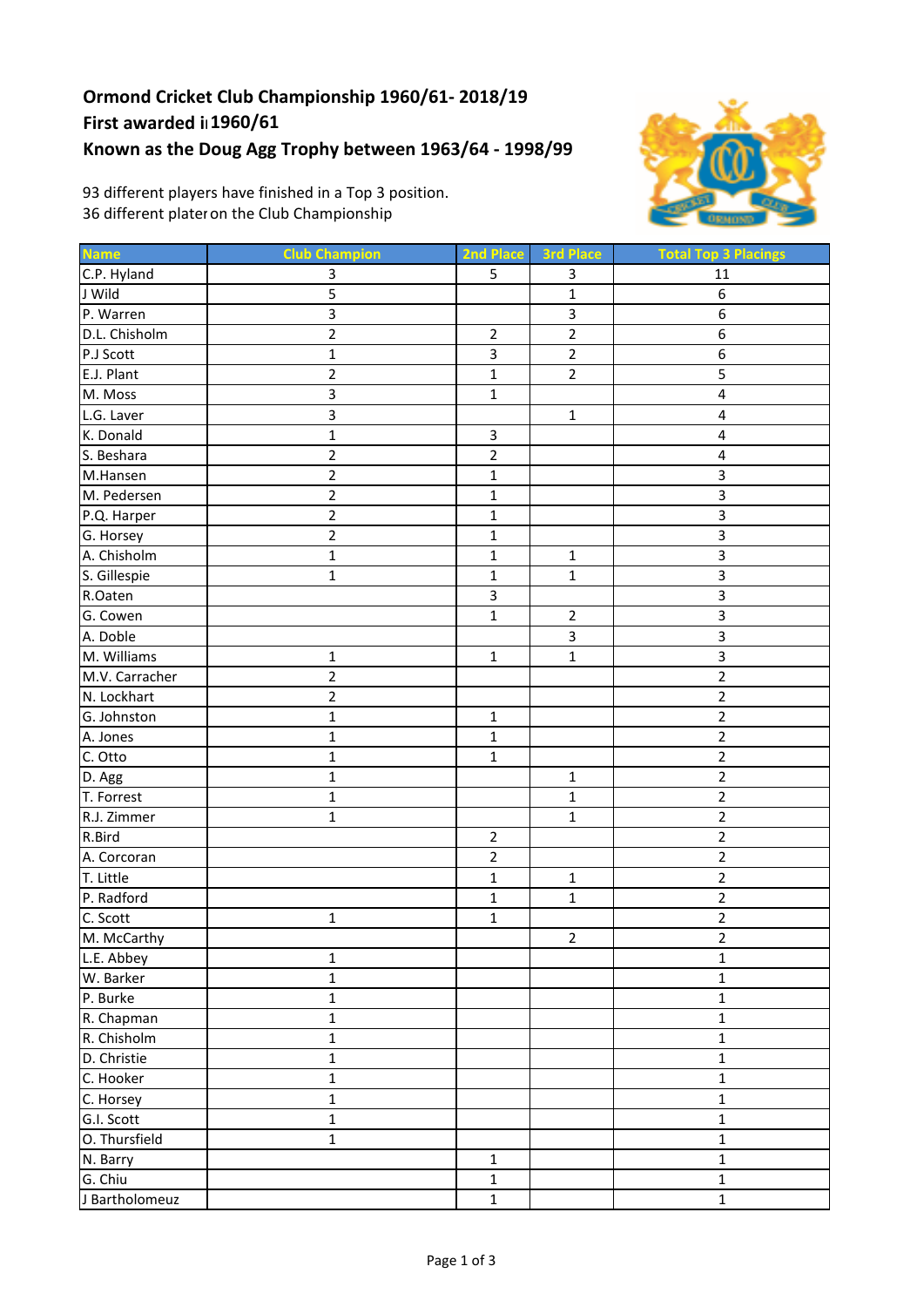| <b>Name</b>       | <b>Club Champion</b> | 2nd Place    | 3rd Place      | <b>Total Top 3 Placings</b> |
|-------------------|----------------------|--------------|----------------|-----------------------------|
| M. Cousins        |                      | $\mathbf{1}$ |                | $\mathbf{1}$                |
| B. Davenport      |                      | $\mathbf{1}$ |                | $\mathbf{1}$                |
| P. Forsyth        |                      | $\mathbf{1}$ |                | $\mathbf{1}$                |
| G. Fraser         |                      | $\mathbf 1$  |                | $\mathbf 1$                 |
| K. Greenway       |                      | $\mathbf{1}$ |                | $\mathbf{1}$                |
| <b>B.</b> Grinter |                      | $\mathbf{1}$ |                | $\mathbf 1$                 |
| S. Haddy          |                      | $\mathbf 1$  |                | $\mathbf 1$                 |
| B. Jack           |                      | $\mathbf{1}$ |                | $\mathbf{1}$                |
| C. Johnston       |                      | $\mathbf 1$  |                | $\mathbf{1}$                |
| G. Kelly          |                      | $\mathbf{1}$ |                | $\mathbf{1}$                |
| P. Marron         |                      | $\mathbf{1}$ |                | $\mathbf{1}$                |
| M.Mansoor         |                      | $\mathbf{1}$ |                | $\mathbf 1$                 |
| N.Oaten           |                      | $\mathbf 1$  |                |                             |
| C. Paturzo        |                      | $\mathbf{1}$ |                | $\mathbf{1}$                |
| G. Perera         |                      |              |                | $\mathbf 1$                 |
| J. Pyrczak        |                      | $\mathbf{1}$ |                | $\mathbf{1}$                |
| D. Stait          |                      | $\mathbf{1}$ |                | $\mathbf{1}$                |
| R. Wight          |                      | $\mathbf{1}$ |                | $\mathbf 1$                 |
| S. Ahuja          |                      |              | 1              | $\mathbf{1}$                |
| <b>B.</b> Ambler  |                      |              | $\mathbf 1$    | $\mathbf 1$                 |
| <b>B.Barry</b>    |                      |              | $\mathbf{1}$   | $\mathbf 1$                 |
| M. Bundy          |                      |              | $\mathbf{1}$   | $\mathbf{1}$                |
| G.Chessari        |                      |              | $\mathbf{1}$   | $\mathbf{1}$                |
| S. Clark          |                      |              | $\mathbf{1}$   | $\mathbf 1$                 |
| L. Dewitt         |                      |              | $\mathbf 1$    | $\mathbf 1$                 |
| D. Dinon          |                      |              | $\mathbf{1}$   | $\mathbf{1}$                |
| P. Everett        |                      |              | 1              | $\mathbf 1$                 |
| A. Fitzgerald     |                      |              | $\mathbf{1}$   | $\mathbf{1}$                |
| <b>B.</b> Friend  |                      |              | $\mathbf 1$    | $\mathbf 1$                 |
| T. Grabert        |                      |              | $\mathbf 1$    | $\mathbf{1}$                |
| M.G. Harper       |                      |              | $\mathbf 1$    | $\mathbf 1$                 |
| C. Hill           |                      |              | $\mathbf 1$    | $\mathbf 1$                 |
| A. Horsfield      |                      |              | $\mathbf 1$    | $\mathbf 1$                 |
| L. Johnston       |                      |              | $\mathbf{1}$   | $\mathbf{1}$                |
| G. Kemp           |                      |              | $\mathbf 1$    | $\mathbf 1$                 |
| I. Kimpton        |                      |              | $\mathbf 1$    | $\mathbf 1$                 |
| A. Meyer          |                      |              | $\mathbf{1}$   | $\mathbf 1$                 |
| B. Moorhouse      |                      |              | $\mathbf 1$    | $\mathbf 1$                 |
| J.L. Robertson    |                      |              | $\mathbf 1$    | $\mathbf 1$                 |
| N.Schlittler      |                      |              | $\mathbf 1$    | $\mathbf 1$                 |
| I. Shields        |                      |              | $\mathbf 1$    | $\mathbf 1$                 |
| D. Strudwick      |                      |              | $\mathbf 1$    | $\mathbf 1$                 |
| D. Watson         |                      |              | $\overline{1}$ | $\overline{1}$              |
| G. Watts          |                      |              | $\mathbf 1$    | $\mathbf 1$                 |
| R.Yoosuf          |                      |              | $\mathbf 1$    | $\mathbf 1$                 |
| W. Yunken         |                      |              | $\mathbf 1$    | $\mathbf 1$                 |